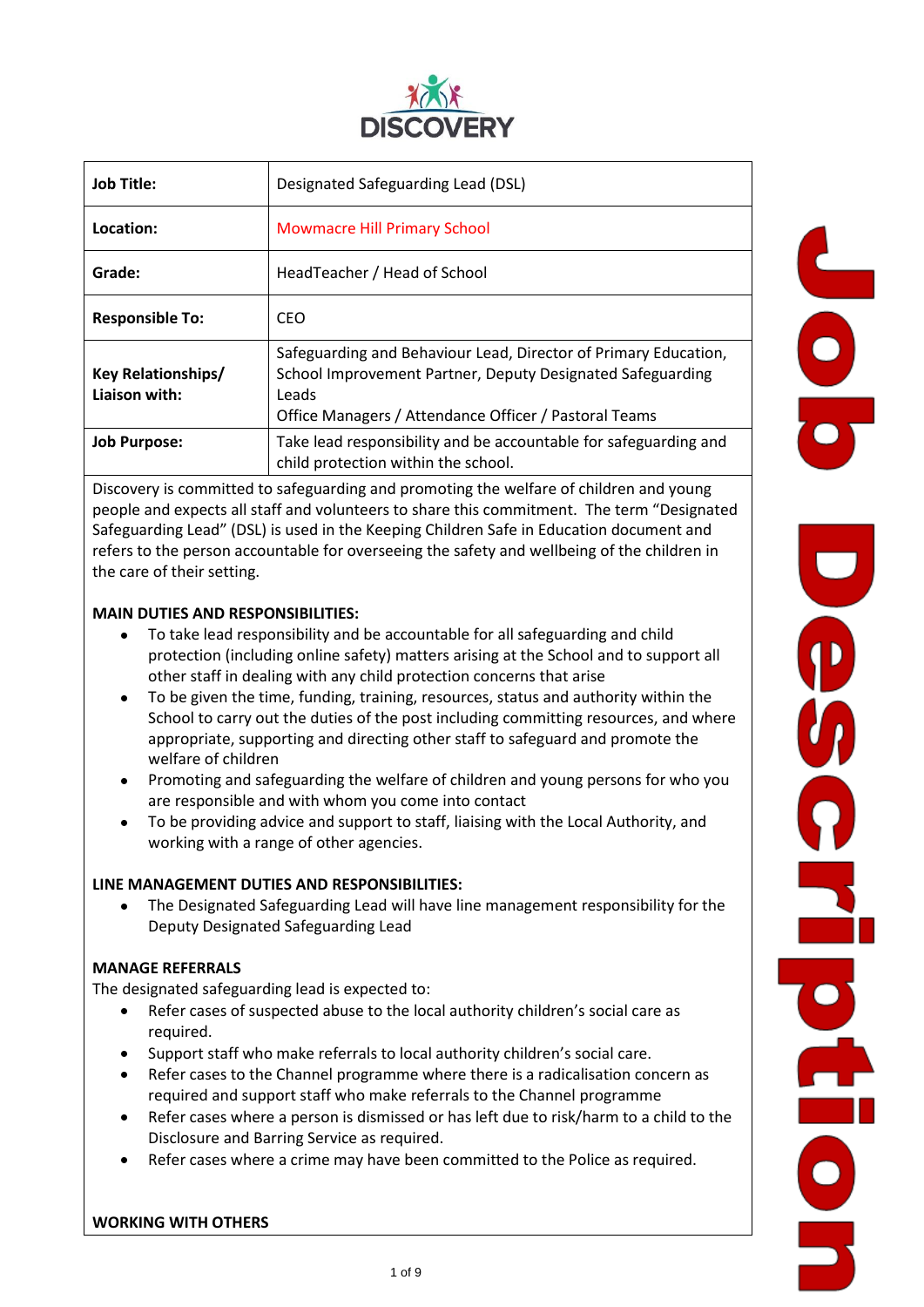The designated safeguarding lead is expected to:

- Act as a source of support, advice and expertise for all staff
- Liaise with all staff on matters of safety and safeguarding and when deciding whether to make a referral by liaising with relevant agencies.
- As required, liaise with the LADO and the LLRSB at the local authority for child protection concerns (all cases which concern a staff member); and
- Liaise with staff on matters of safety and safeguarding and when deciding whether to make a referral by liaising with relevant agencies.
- Act as a source of support, advice, and expertise for staff.
- Ensure that relevant staff are aware of the children who have or have had a social worker are, understanding their academic progress and attainment, and maintaining a culture of high aspirations for this cohort of pupils

# **INFORMATION SHARING AND MANAGING THE CHILD PROTECTION FILE**

The Designated Safeguarding Lead is expected to:

- Ensure that child protection files are kept up to date (information should be kept confidential and stored securely).
- Keep detailed, accurate, secure written records of concerns and referrals on CPOMS
- Where children leave the school or college (including in year transfers) ensure the child protection file is transferred to the new school or college as soon as possible, and within 5 days for an in-year transfer or within the first 5 days of the start of a new term. This should be transferred separately from the main pupil file, ensuring secure transit, and confirmation of receipt should be obtained.

## **RAISE AWARENESS**

The Designated Safeguarding Lead is expected to:

- Ensure that all staff have access to, understand and use appropriately the school's child protection policies.
- Ensure the school's Child Protection Policy is reviewed annually (as a minimum) and the procedures and implementation are updated and reviewed regularly, and work with the Advisory Board regarding this.
- Ensure the Child Protection Policy is available publicly and parents know referrals about suspected abuse or neglect may be made and the role of the school in this.
- Link with the local safeguarding partnership to make sure staff are aware of training opportunities and the latest local policies on safeguarding.

## **TRAINING, KNOWLEDGE AND SKILLS**

The Designated Safeguarding Lead will:

- Undergo training to provide them with the knowledge and skills required to carry out the role. This training should be updated at least every two years and certificates given to the school as evidence.
- Undertake Prevent awareness training.
- Keep their knowledge and skills up to date (through bulletins, attendance at Discovery DSL network meetings, keep informed about national and local safeguarding developments) at regular intervals, as required, but at least annually, to allow them to understand and keep up with any developments relevant to their role
- Understand the assessment process for providing early help and statutory intervention, including local criteria for action and local authority children's social care referral arrangements
- Understand the lasting impact that adversity and trauma can have, including on children's behaviour, mental health and wellbeing, and what is needed in responding to this in promoting educational outcomes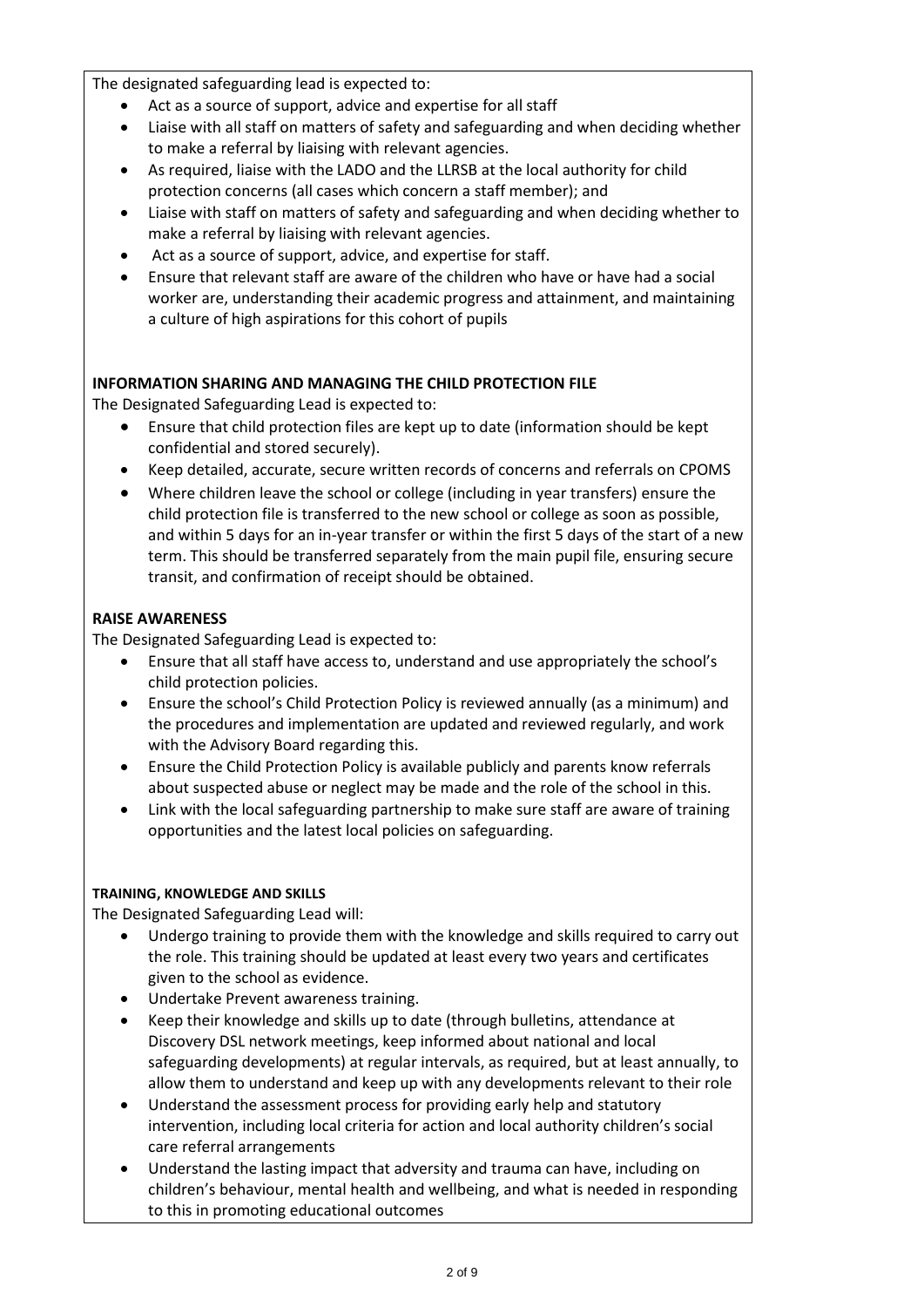- Have a working knowledge of how the local authority conduct a child protection case conference and a child protection review conference and be able to attend and contribute to these effectively when required to do so
- Understand and support the school with regards to the requirements of the Prevent duty and are able to provide advice and support to staff on protecting children from the risk of radicalisation.
- Understand the unique risks associated with online safety and be confident that they have the relevant knowledge and up to date capability required to keep children safe whilst they are online at school
- Recognise the additional risks that children with special educational needs and disabilities (SEND) face online, for example, from online bullying, grooming and radicalisation and are confident they have the capability to support children with SEND to stay safe online
- Encourage a culture of listening to children and taking account of their wishes and feelings, among all staff, in any measures the school may put in place to protect them.

#### **AVAILABILITY**

- During term time the Designated Safeguarding Lead will always be available (during school hours) for staff in the school to discuss any safeguarding concerns. Whilst generally speaking the Designated Safeguarding Lead (or deputy) would be expected to be available in person. In exceptional circumstances availability via phone and or Teams or other such mediums is acceptable.
- For any out of hours/out of term activities the Designated Safeguarding Lead is responsible for creating a rota inclusive of all Deputy DSL's to ensure that adequate and appropriate cover arrangements can be made.

#### **SPECIAL FACTORS:**

#### **Subject to the duration of the need, the special conditions given below apply:**

The post holder may be required to attend, from time to time, training courses, conferences, seminars or other meetings as required by his/her own training needs and the needs of the school.

This post is subject to a check being carried out at an Enhanced level by the Disclosure Barring Service regarding any previous criminal record.

**This job description sets out the duties and responsibilities of the post at the time when it was drawn up. Such duties and responsibilities may vary from time to time in line with Keeping Children Safe in Education without changing the general character of the duties or the level of responsibility entailed. Such variations are a common occurrence and cannot themselves justify a reconsideration of the grading of the post.**

**Discovery Schools Academies Trust is seeking to promote the employment of disabled people and will make any adjustments considered reasonable to the above duties under the terms of the Disability Discrimination Act 1995 to accommodate a suitable disabled candidate.**

**Signature:** \_\_\_\_\_\_\_\_\_\_\_\_\_\_\_\_\_\_\_\_\_\_\_\_\_\_\_\_\_\_\_\_\_\_\_\_\_\_\_\_\_

| Name: |  |  |  |
|-------|--|--|--|
|       |  |  |  |

| Date: |  |
|-------|--|
|       |  |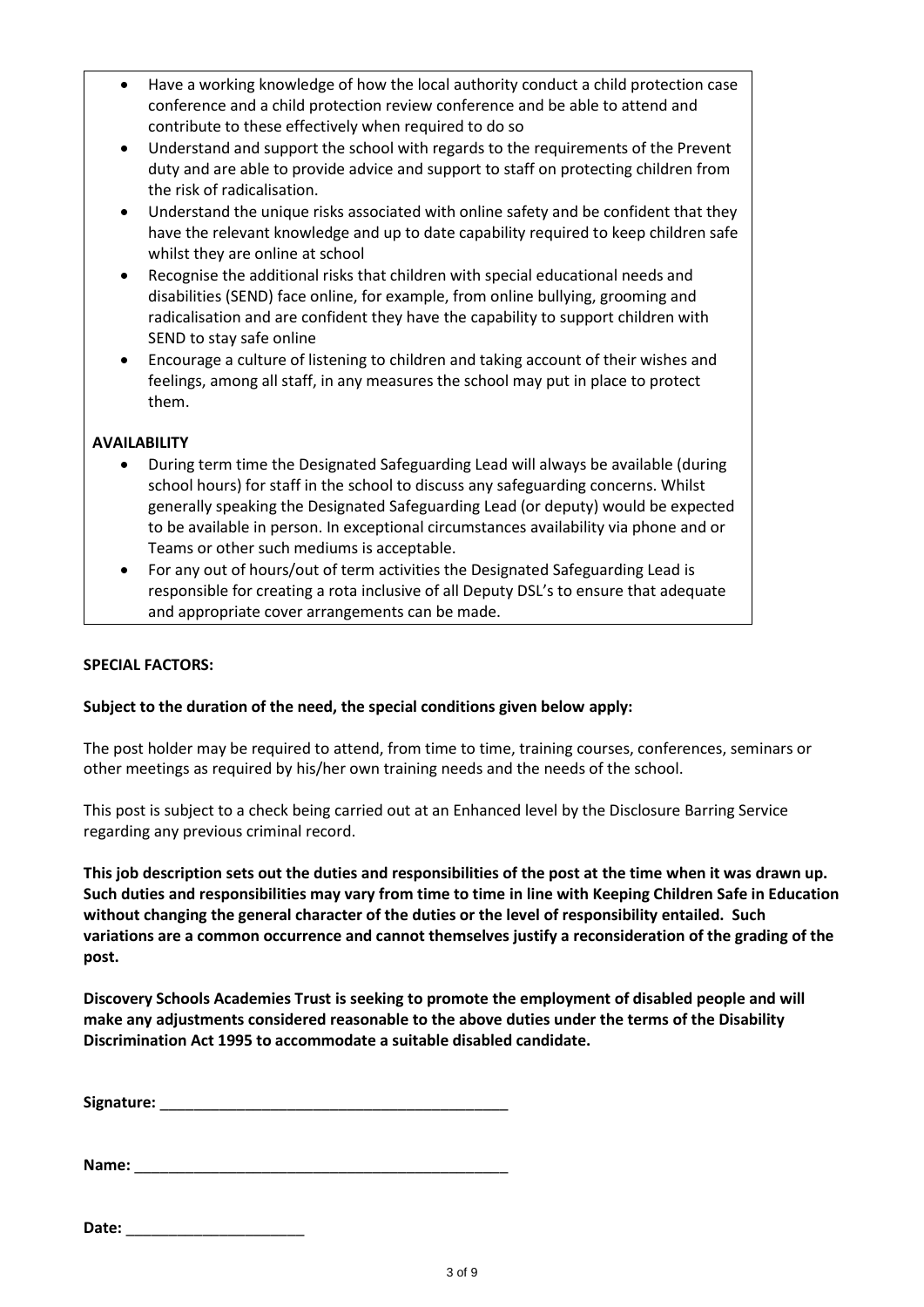

| <b>Job Title:</b>                          | Deputy Designated Safeguarding Lead                                                                                                                                                                       |  |  |
|--------------------------------------------|-----------------------------------------------------------------------------------------------------------------------------------------------------------------------------------------------------------|--|--|
| Location:                                  | <b>Mowmacre Hill Primary School</b>                                                                                                                                                                       |  |  |
| Grade:                                     | <b>Deputy Headteacher L9</b>                                                                                                                                                                              |  |  |
| <b>Responsible To:</b>                     | Designated Safeguarding Lead (Head teacher / Head of School)                                                                                                                                              |  |  |
| <b>Key Relationships/</b><br>Liaison with: | Head of Safeguarding and Pupil-Wellbeing<br><b>Other Deputy Safeguarding Leads</b>                                                                                                                        |  |  |
| <b>Job Purpose:</b>                        | Take responsibility for safeguarding and child protection within the<br>school and lead in one area of safeguarding, promoting and raising<br>awareness of this area amongst staff, parents and children. |  |  |

Discovery is committed to safeguarding and promoting the welfare of children and young people and expects all staff and volunteers to share this commitment. Deputy DSLs must be trained to the same standard as the designated safeguarding lead. Whilst the activities of the designated safeguarding lead can be delegated to appropriately trained deputies, the ultimate lead responsibility for child protection, remains with the designated safeguarding lead, this lead responsibility should not be delegated.

## **MAIN DUTIES AND RESPONSIBILITIES:**

- Along with the lead DSL's and other deputy DSL's take responsibility for safeguarding and child protection.
- They will be given the time, funding, training, resources, and support to provide advice and support to other staff on child welfare and child protection matters
- To take part in strategy discussions and inter-agency meetings and/or to support other staff to do so – and to contribute to the assessment of children.

## **MANAGE REFERRALS**

The deputy designated safeguarding lead is expected to:

- Refer cases of suspected abuse to the local authority children's social care as required.
- Refer cases to the Channel programme where there is a radicalisation concern as required
- Refer cases where a person is dismissed or has left due to risk/harm to a child to the Disclosure and Barring Service as required.
- Refer cases where a crime may have been committed to the Police as required.

## **WORKING WITH OTHERS**

The designated safeguarding lead is expected to:

- Act as a source of support, advice, and expertise for staff.
- Act as a point of contact with the safeguarding partners
- Liaise with the Designated safeguarding lead to inform them of issues- especially ongoing enquiries under section 47 of the Children Act 1989 and police investigations
- Liaise with all staff on matters of safety and safeguarding and when deciding whether to make a referral by liaising with relevant agencies.
- Promote supportive engagement with parents and/or carers in safeguarding and promoting the welfare of children, including where families may be facing challenging circumstances

**니**<br>0<br>5 U CHROLEOL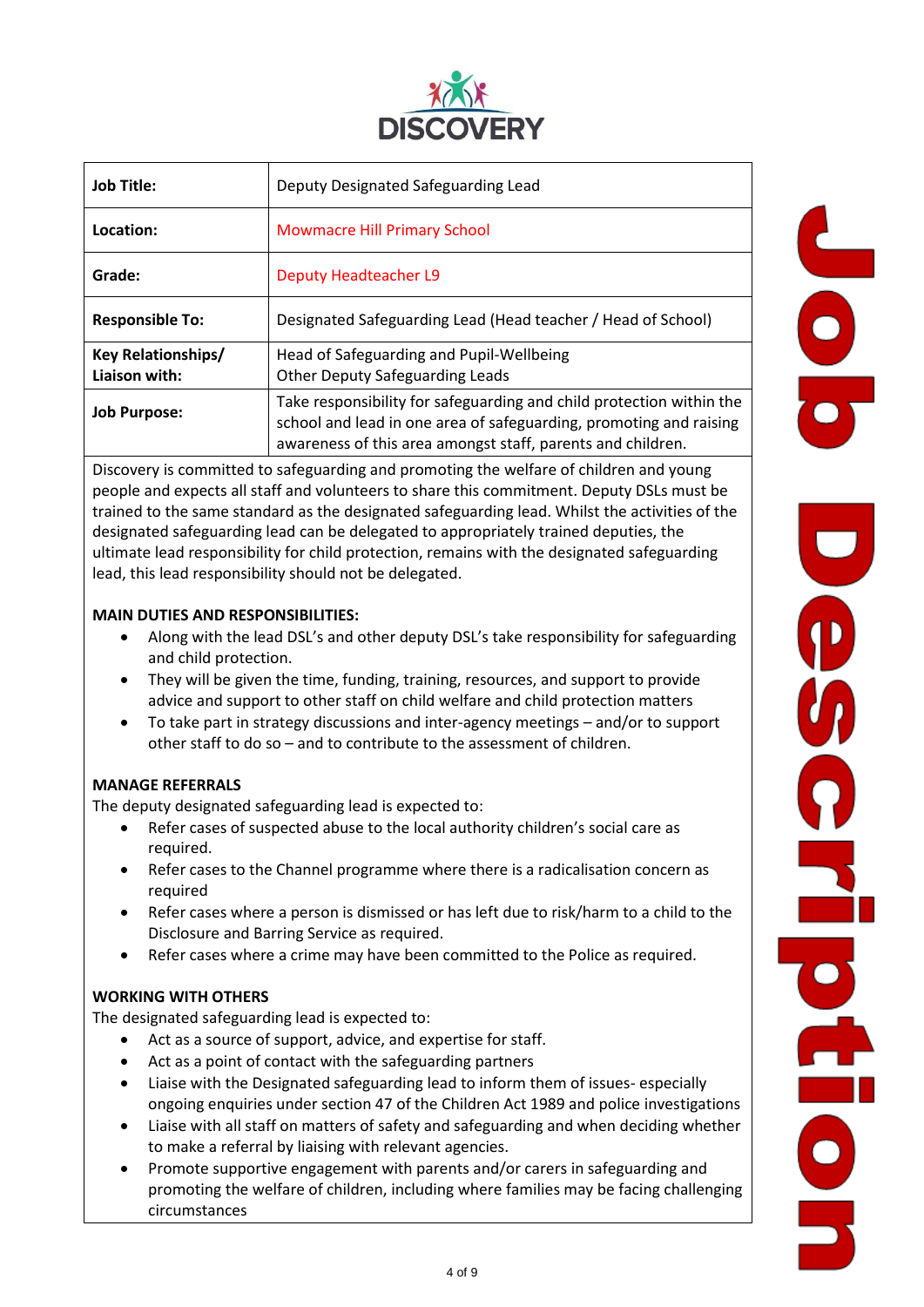- Work with the designated safeguarding lead to promote educational outcomes by knowing the welfare, safeguarding and child protection issues that children in need are experiencing, or have experienced, and identifying the impact that these issues might be having on children's attendance, engagement, and achievement at school. This includes:
- Ensuring that the relevant staff know which children have or have had a social worker, understand their academic progress and attainment, and maintain a culture of high aspirations for this cohort
- Support teaching staff to provide additional academic support or reasonable adjustments to help children who have or have had a social worker reach their potential, recognising that even when statutory social care intervention has ended, there is still a lasting impact on children's educational outcomes.

# **INFORMATION SHARING AND MANAGING THE CHILD PROTECTION FILE**

The Deputy Designated Safeguarding Lead is expected to:

- Ensure that child protection files are kept up to date (information should be kept confidential and stored securely).
- Keep detailed, accurate, secure written records of concerns and referrals on CPOMS.
- Where children leave the school or college (including in year transfers) ensure the child protection file is transferred to the new school or college as soon as possible, and within 5 days for an in-year transfer or within the first 5 days of the start of a new term. This should be transferred separately from the main pupil file, ensuring secure transit, and confirmation of receipt should be obtained.

# **RAISE AWARENESS**

The Deputy Designated Safeguarding Lead is expected to:

- Ensure that all staff have access to, understand and use appropriately the school's child protection policies.
- Ensure the school's Child Protection Policy is reviewed annually (as a minimum) and the procedures and implementation are updated and reviewed regularly, and work with the Advisory Board regarding this.
- Ensure the Child Protection Policy is available publicly and parents know referrals about suspected abuse or neglect may be made and the role of the school in this.
- Link with the local safeguarding partnership to make sure staff are aware of training opportunities and the latest local policies on safeguarding.

## **TRAINING, KNOWLEDGE AND SKILLS**

The Designated Safeguarding Lead will:

- Undergo training to provide them with the knowledge and skills required to carry out the role. This training should be updated at least every two years and certificates given to the school as evidence.
- Undertake Prevent awareness training.
- Keep their knowledge and skills up to date (through bulletins, attendance at Discovery DSL network meetings, keep informed about national and local safeguarding developments) at regular intervals, as required, but at least annually, to allow them to understand and keep up with any developments relevant to their role
- Understand the assessment process for providing early help and statutory intervention, including local criteria for action and local authority children's social care referral arrangements
- Understand the lasting impact that adversity and trauma can have, including on children's behaviour, mental health and wellbeing, and what is needed in responding to this in promoting educational outcomes
- Have a working knowledge of how the local authority conduct a child protection case conference and a child protection review conference and be able to attend and contribute to these effectively when required to do so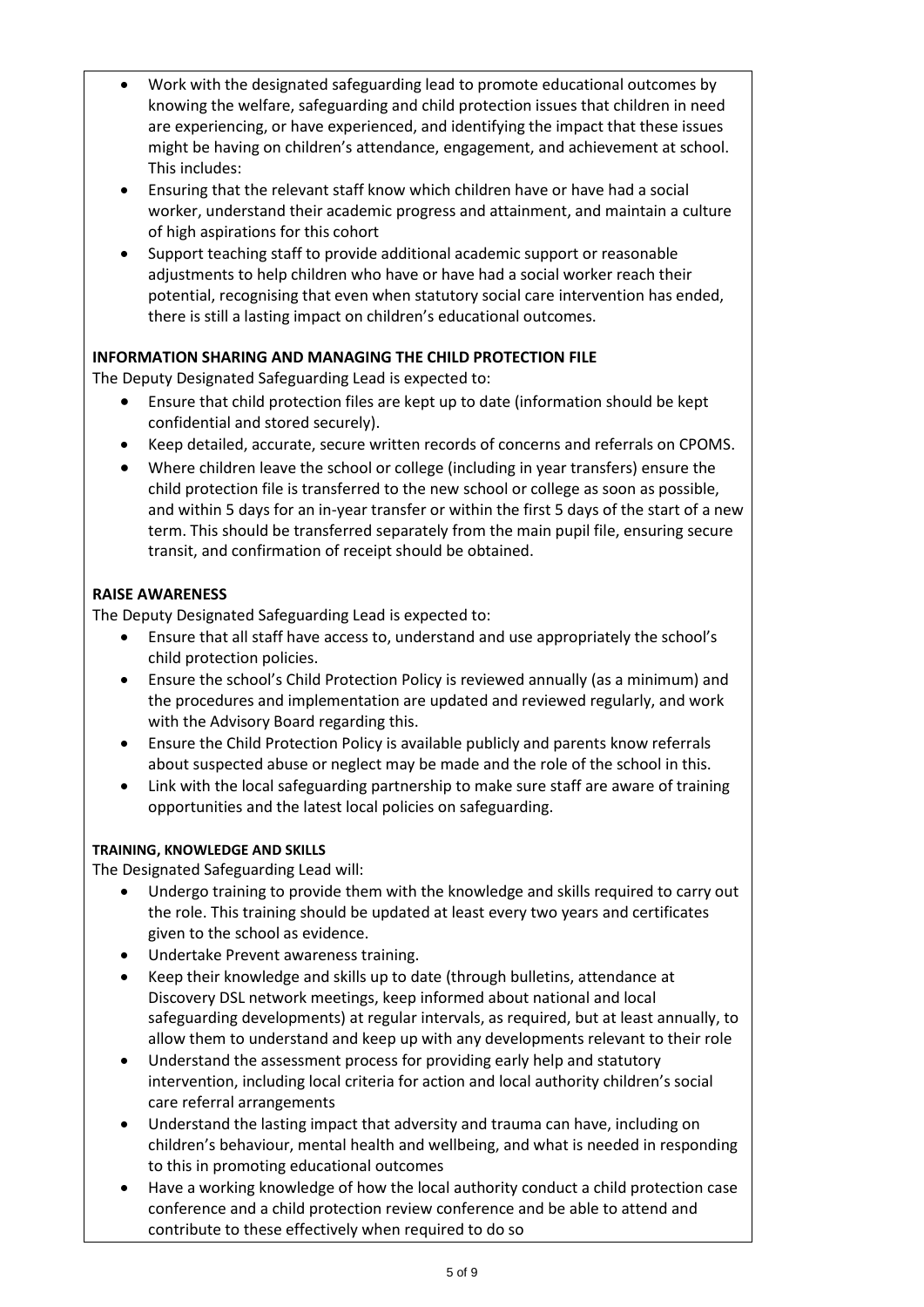- Understand and support the school with regards to the requirements of the Prevent duty and can provide advice and support to staff on protecting children from the risk of radicalisation.
- Understand the unique risks associated with online safety and be confident that they have the relevant knowledge and up to date capability required to keep children safe whilst they are online at school
- Recognise the additional risks that children with special educational needs and disabilities (SEND) face online, for example, from online bullying, grooming and radicalisation and are confident they have the capability to support children with SEND to stay safe online
- Encourage a culture of listening to children and taking account of their wishes and feelings, among all staff, in any measures the school may put in place to protect them.

## **AVAILABILITY**

- During term time the Deputy Designated Safeguarding Lead will always be available (during school hours) for staff in the school to discuss any safeguarding concerns. Whilst the Designated Safeguarding Lead (or deputy) would be expected to be available in person. In exceptional circumstances availability via phone and/or TEAMs or other such mediums is acceptable.
- For any out of hours/out of term activities the Deputy Designated Safeguarding Lead will be part of a rota to ensure that adequate and appropriate cover arrangements can be made.

Depending upon Deputy Designated Safeguarding Lead area of expertise, they may be a Deputy Designated Safeguarding Lead for a specific area.

Laura Hackett is the Deputy Designated Safeguarding Lead for LAC/PLAC. Estelle Ewing for Online Safety. Muhammed Patel for Attendance. Matthew Peet for Mental health

## **Deputy DSL for LAC and PLAC**

The Deputy DSL for LAC and PLAC will:

- Work with local authorities to promote the educational achievement of registered pupils who are looked after
- Promote the educational achievement of children who have left care through adoption, special guardianship or child arrangement orders or who were adopted from state care outside England and Wales
- Ensure the school's behaviour management policy sufficiently flexible to respond to looked-after and previously looked-after children's challenging behaviour in the most effective way.
- Ensure the school's policies are sensitive to their needs, e.g. in accessing out of school hours learning, teaching and Learning, interventions and resources
- Ensure that appropriate staff have the information they need in relation to a child's looked after legal status (whether they are looked after under voluntary arrangements with consent of parents, or on an interim or full care order) and the child's contact arrangements with birth parents or those with parental responsibility.
- Have information about the child's care arrangements and the levels of authority delegated to the carer by the authority looking after him/her.
- Have details of the child's social worker and the name of the virtual school head in the authority that looks after the child.
- Ensure all staff should have the skills, knowledge and understanding to keep previously looked after children safe.
- Work together with all agencies to ensure prompt action is taken when necessary to safeguard these children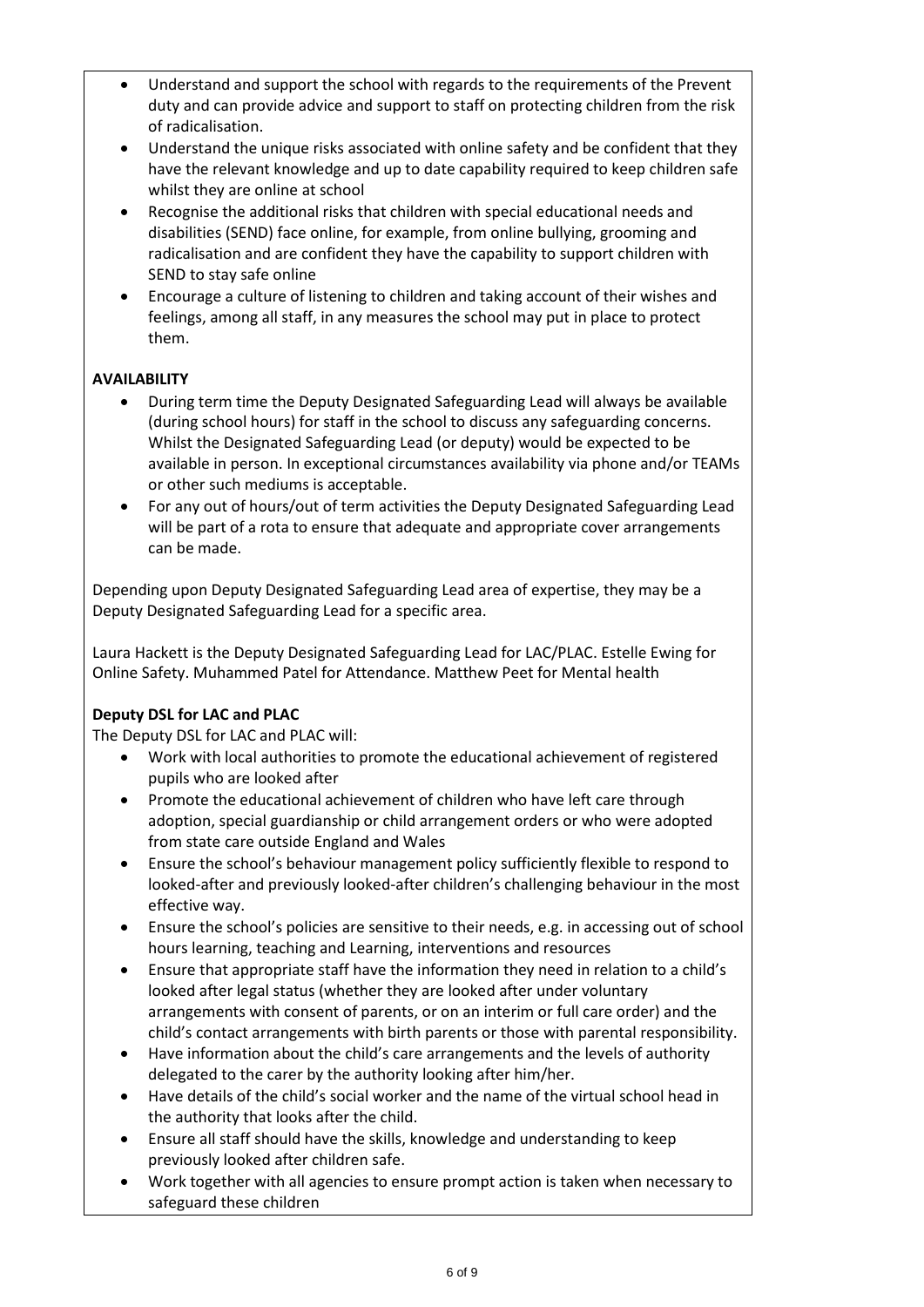- Ensure there are no unintended barriers to LAC and PLAC pupils' admission to the school.
- Consider any issues arising because of the number of LAC and PLAC pupils and report to the Designated Safeguarding Lead.
- Ensure LAC and PLAC make the expected or better levels of progress over the past twelve months in line with their peers (i.e. educational, social and emotional progress)
- Consider patterns of attendance and exclusions for LAC and PLAC pupils (LAC DSL must inform the Virtual School where looked after children are absent without authorisation).
- Review the PEP regularly to make sure it is up-to date and clear about what has or has not been taken forward, noting what resources may be required to further support the child and from where these may be sourced
- Ensure that no looked-after child should miss out on the opportunity of a school trip as a result of delays in obtaining a permission slip.

# **Deputy DSL for Mental Health and Wellbeing**

Deputy DSLs for Mental Health and Wellbeing are not expected to be mental health professionals and they should never attempt to make a diagnosis of a mental health problem. However, due to their frequency of contact with children they are well placed to identify behaviours presenting as worrying or identify children who may be at risk of developing mental health issues. The Deputy DSL for Mental Health and Wellbeing will:

- Be aware of the School's early help offer and update when necessary
- Be knowledgeable and understand the Leicester, Leicestershire & Rutland Thresholds and Pathways Document.
- Develop a whole school approach to support mental health and wellbeing.
- Understand the link between mental health and behaviour including:
	- o Mental health problems in children
	- o Prevalence of mental health problems in children
	- o Risk and protective/ resilience factors
- Be aware of the pupil groups known to be at higher risk of developing mental health difficulties including (LAC/PLAC, CIN/CP and those exposed to thematic and / or contextual safeguarding risks e.g. Child sexual exploitation (CSE), Child Criminal Exploitation (CCE), County Lines, Female Genital Mutilation (FGM).
- Understand Adverse Childhood Experiences (ACEs) and how they may impact on wellbeing and mental health
- Ensure through PSHE pupils are taught about mental health and wellbeing
- Support staff recognise signs and symptoms of poor mental health in pupils
- Develop links with specialist mental health services
- Know what local and national help and support is available in order that these can be signposted to pupils and their families to access help and support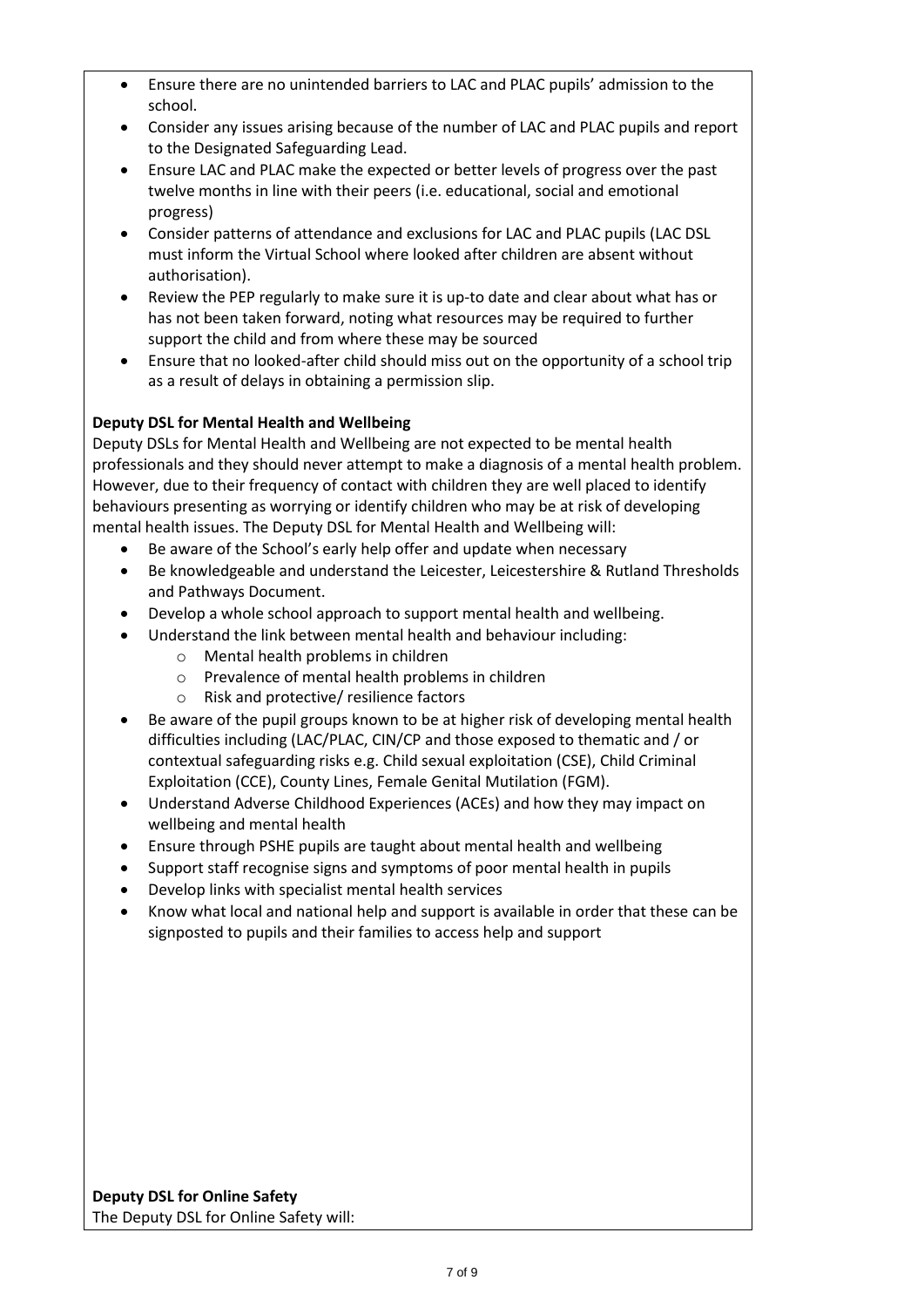- Address any online safety incidents or concerns.
- Be aware of the of the potential for serious child protection/safeguarding issues to arise from:
	- o Sharing of personal data
	- o Access to illegal/inappropriate materials
	- o Inappropriate on-line contact with adults/strangers
	- o Potential or actual incidents of grooming
	- o Online-bullying
- Attend the Online Safety DSL network each term and disseminate any required information to school staff.
- Ensure staff are kept up to date with procedures to follow in the event of online incidents.
- Liaise with the Trust Online Safety and Safeguarding lead and in the event of serious incidents/events.
- Liaise with Technical staff and receives weekly logs of online incidents from school technicians and use these reports to inform online safety developments.
- Work alongside the IT lead and blended learning champion to personalise the online safety curriculum in meeting the needs of the pupils.
- Meet yearly with Advisory Board's Online Safety Personnel to discuss Online Safety.

# **Deputy DSL for Attendance**

Deputy DSL for Attendance will:

- Be responsible for supporting, monitoring attendance of vulnerable pupils throughout the school
- Work with education welfare officers, court officers, Inclusion Team and Child Missing Education Team to tackle persistent absence
- Make reasonable enquiries to establish the whereabouts of the child jointly with the local authority,
- Notify the LA of children who go missing from school, particularly on repeat occasions.
- Ensure, where reasonably practicable, for every pupil, the school will hold an emergency contact number for more than one person.
- Use their professional judgement and knowledge of the individual pupil to inform their decision as to whether welfare concerns should be escalated.
- Inform the local authority when removing a child from the school roll at standard and non-standard transition points.
- Where a parent/carer has expressed their intention to remove a child from school with a view to educating at home, a meeting will be coordinated with parents/carers and other professionals.
- Act as a contact to parents in relation to attendance and truancy.
- Where appropriate visit the homes of parents and pupils to encourage attendance.
- Work with attendance officers, teachers, senior leaders and parents/carers to investigate the reasons behind unexplained pupil absences.
- Compile reports on pupil attendance and feedback to Senior Leaders, DSL's and the Trust.
- Persistently challenge low pupil attendance within school and individual classes.
- Support parents to encourage positive attitudes to school, sharing information and providing the link between home and school.
- Review specific intervention and support around individual pupils and groups, with various levels of need, liaising with all who are or could be in contact with pupils.
- Ensure that pupil attendance information is logged on CPOMS and is accurately maintained and regularly reviewed.